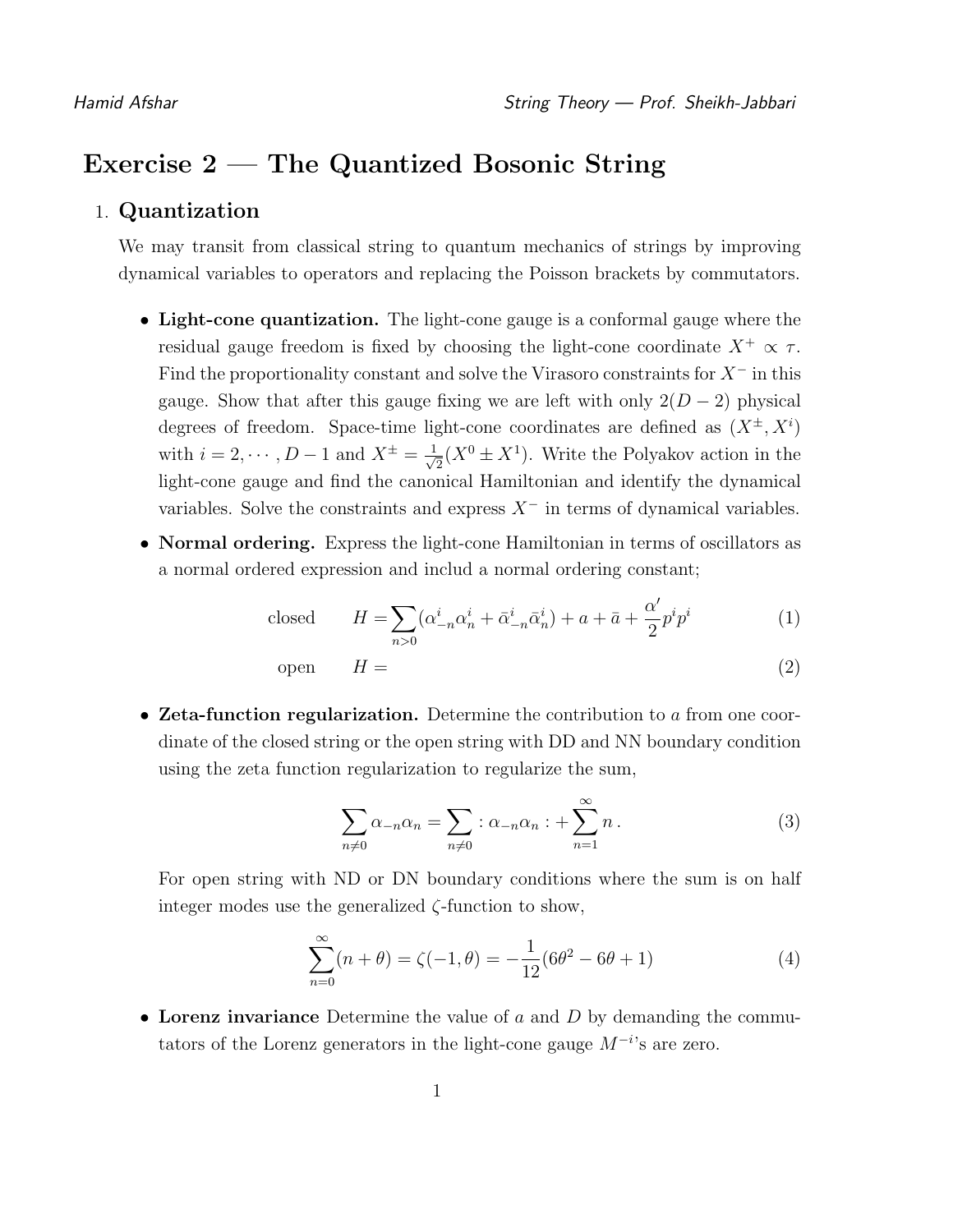• Spectrum. Construct the mass operator  $m^2 = 2p^+p^- - p^i p^i$  in terms of the level number operator for the closed string and open string. Show that requiring first excited state is massless representation of  $SO(D-2)$  fixes the value of a and D.

### 2. The Spectrum

In the quantum theory, one has to impose vanishing of Fourier components of the world-sheet energy momentum tensor as constraints on the Hilbert-space;

<span id="page-1-0"></span>
$$
(L_n + a \, \delta_{n,0}) \, |\psi\rangle = 0 \quad \text{for} \quad n \ge 0 \,. \tag{5}
$$

• Old covariant quantization. In this approach, the Hilbert space is bigger than the actual physical spectrum and is reduced to it by imposing the constraint operators on the Hilbert space. Write out the commutation relations between the Fourier modes  $x^{\mu}$ ,  $p^{\mu}$ ,  $\alpha_n^{\mu}$  and  $\tilde{\alpha}_n^{\mu}$  and use them to specify the ground state and the excited states of the quantum theory for a string in momentum space. Show the presence of negative norm oscillator states.

We introduce the normal ordering in the definition of constraints as,

$$
L_n = \frac{1}{2} \sum_{m=-\infty}^{+\infty} : \alpha_{n-m} \cdot \alpha_m:
$$
 (6)

where  $\therefore$  guarantees the attendance of annihilators on the right and  $a$  is due to the fact that  $L_0$  is not completely determined by its classical expression due to ordering ambiguity. Show that  $L_n^{\dagger} = L_{-n}$  and find out the Viraosro algebra among  $L_n$ 's. Find the mass spectrum of the string,

$$
M^{2} = \frac{4}{\alpha'} \left( a + \sum_{n=1}^{\infty} \alpha_{-n} \cdot \alpha_{n} \right) = \frac{4}{\alpha'} \left( a + \sum_{n=1}^{\infty} \tilde{\alpha}_{-n} \cdot \tilde{\alpha}_{n} \right).
$$
 (7)

• Physical states. A state satisfying  $(5)$  is called *physical*. Show that a state of the form  $\chi = \sum_{n=1}^{\infty} L_{-n} |\chi_n\rangle$  is orthogonal to all physical states for any  $|\chi_n\rangle$ . Such a state is called *spurious*. A *null* state would be both spurious and physical. Show that if  $|\psi\rangle$  is physical and  $|\chi\rangle$  is null then  $|\psi\rangle + |\chi\rangle$  is also physical. Use the identification  $|\psi\rangle \sim |\psi\rangle + |\chi\rangle$  to introduce the real physical Hilbert space as the quotient,

$$
\mathcal{H}_{\text{OCQ}} = \mathcal{H}_{\text{phys}} / \mathcal{H}_{\text{null}} \,. \tag{8}
$$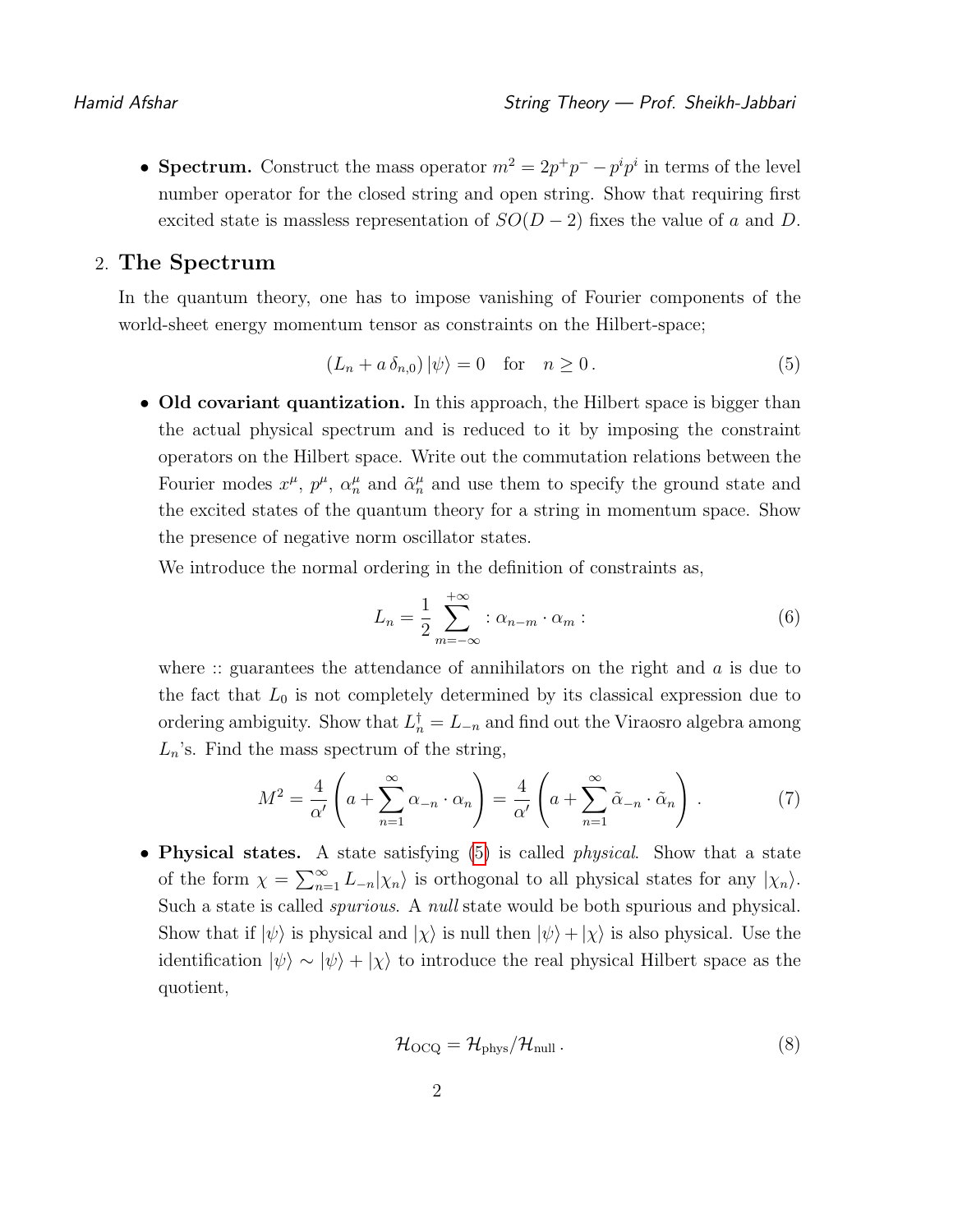• Tachyon. The relevant terms of Virasoro constraints are;

$$
L_0 = \alpha' p^2 + \alpha_{-1} \cdot \alpha_1 + \cdots, \quad \text{and} \quad L_{\pm 1} = \sqrt{2\alpha'} p \cdot \alpha_{\pm 1} + \cdots. \tag{9}
$$

Impose the relevant physical condition [\(5\)](#page-1-0) and show that the lowest mass level state for both open and closed string which is  $|0; k\rangle$ , is tachyonic.

• Massless states. The next mass level states of open string would be a linear combination of D states;

$$
|\epsilon \,;\,k\rangle = \epsilon_{\mu}\alpha_{-1}^{\mu}|0; k\rangle. \tag{10}
$$

Show that the timelike excitation has a negative norm. Impose the physical conditions [\(5\)](#page-1-0) at these levels and show that the physical spectrum consists of  $D-2$  positive-norm states of a massless vector particle when  $a = -1$ . The spectrum of the closed string states is the product of two copies of the open,

$$
|\epsilon \,;\,k\rangle = \epsilon_{\mu\nu} \alpha_{-1}^{\mu} \tilde{\alpha}_{-1}^{\nu} |0; k\rangle \,. \tag{11}
$$

Show that there are  $(D-2)^2$  massless states (at  $a = -1$ ), forming a traceless symmetric tensor, an antisymmetric tensor and a scalar. (Polchinski section 4.1).

### 3. State-operator Correspondence

String theory becomes a conformal field theory after fixing the conformal gauge. After continuing the signature of the closed string world-sheet metric from Minkowskian to Euclidean;

$$
(\sigma^+, \sigma^-) = (\tau + \sigma, \tau - \sigma) \rightarrow -i(\tau_E + i\sigma, \tau_E - i\sigma) \equiv -i(\bar{w}, w) \tag{12}
$$

with w and  $\bar{w}$  being complex coordinates on the cylinder, we can map the cylinder to the complex plane via the conformal transformation  $z = e^w$  and  $\overline{z} = e^{\overline{w}}$  which is allowed in any conformally invariant theory. The asymptotic in- states are defined at  $\tau \to -\infty$  corresponding to  $z, \bar{z} \to 0$  on the z-plane. The physical string states satisfying [\(5\)](#page-1-0) correspond to primary fields that create asymptotic states of the conformal field theory;

$$
|\phi\rangle = \lim_{z,\bar{z}\to 0} \phi(z,\bar{z})|0\rangle \tag{13}
$$

These fields are called *vertex operators*. In any conformal field theory there is a 1-1 correspondence between states and operators.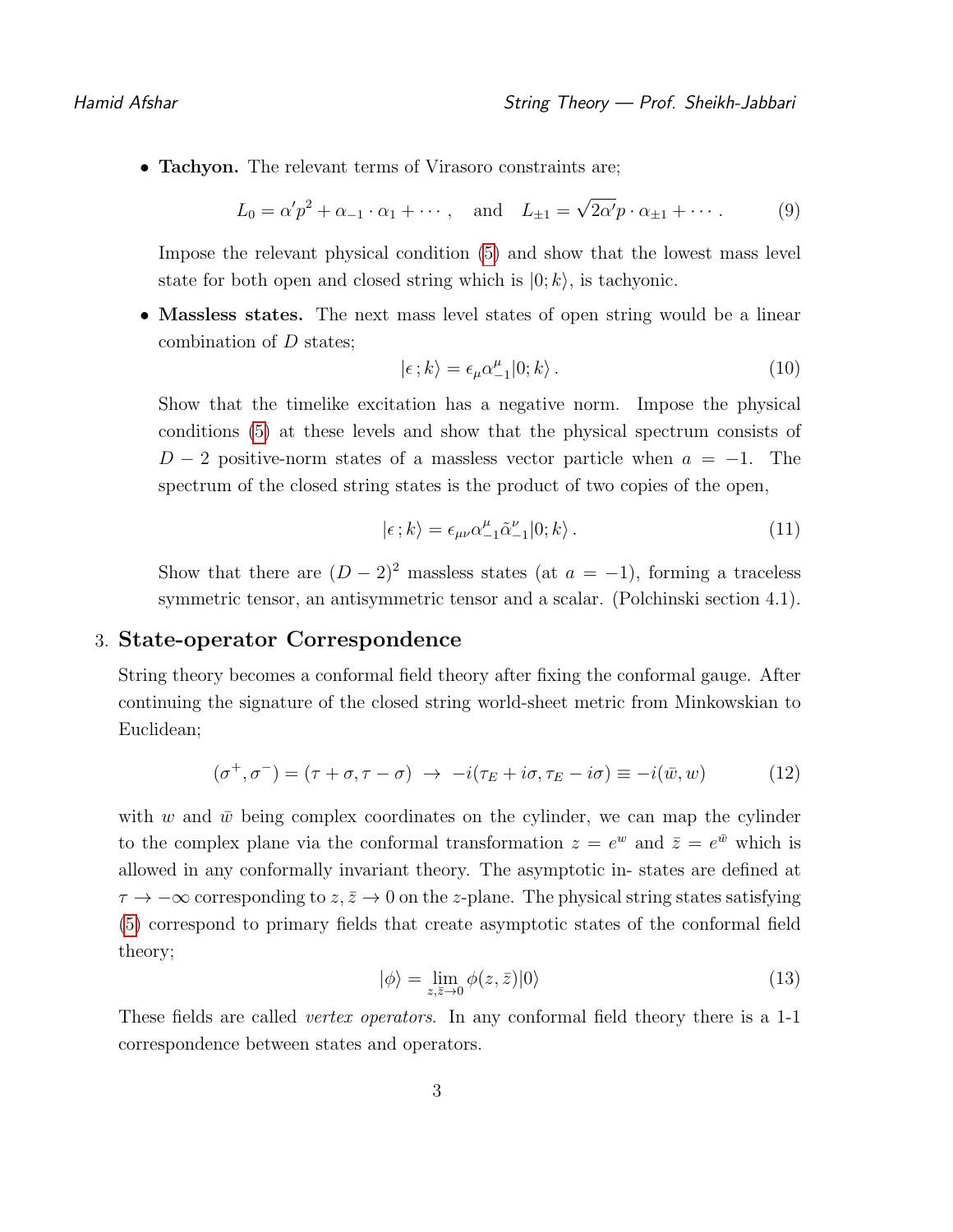• Conformal weight. Primary fields transform as tensors of weight  $(h, \bar{h})$  under conformal transformations  $z \to f(z) = z + \epsilon(z)$  and  $\overline{z} \to \overline{f}(\overline{z}) = \overline{z} + \overline{\epsilon}(\overline{z});$ 

$$
\tilde{\phi}(f,\bar{f})(df)^h(d\bar{f})^{\bar{h}} = \phi(z,\bar{z})(dz)^h(d\bar{z})^{\bar{h}}.
$$
\n(14)

Find the finite and infinitesimal form of the transformation. This transformation is generated by the energy-momentum tensor on plane;

$$
[L_n, \phi(z)] = z^n [z\partial + (n+1)h] \phi(z).
$$
 (15)

• Normal ordered product. :  $\phi(z_1)\phi(z_2)$ : is defined as the regular part of their operator product expansion (OPE);

$$
\phi(z_1)\phi(z_2) = \langle \phi(z_1)\phi(z_2) \rangle + : \phi(z_1)\phi(z_2) : , \tag{16}
$$

with  $\langle \phi(z_1)\phi(z_2) \rangle$  being the two point function. Compute the OPE of the energymomentum tensor of the world-sheet theory with itself.

• Vertex operators. are primary fields of the Virasoro algebra of weight  $(h, \bar{h}) =$  $(1, 1)$ . The lowest closed string state is the tachyon  $|0; k\rangle$  which is a space-time scalar with momentum  $k$ ,

<span id="page-3-0"></span>
$$
|0; k\rangle = \lim_{z,\bar{z}\to 0} :e^{ik \cdot X(z,\bar{z})} : |0;0\rangle.
$$
 (17)

Compute the OPE of  $T(z)$  with the vertex operator and derive the conformal dimension of the vertex operator. Use the physical state condition [\(5\)](#page-1-0) to determine the mass of the tachyon state [\(17\)](#page-3-0). Show that;

$$
p^{\mu}|0,k\rangle = k^{\mu}|0;k\rangle.
$$
 (18)

What is the next level vertex operator? Derive the physical conditions by requiring this operator is primary.

## 4. String Scattering

Scattering amplitudes of asymptotic (physical) string states are correlation functions of the corresponding vertex operators. Show that the correlation function of two tachyon vertex operators are given by;

$$
\langle :e^{ik_1 \cdot X(z,\bar{z})} :: e^{ik_2 \cdot X(w,\bar{w})} : \rangle = \frac{\delta^D(k_1 + k_2)}{|z - w|^{\alpha' k_1^2}} \tag{19}
$$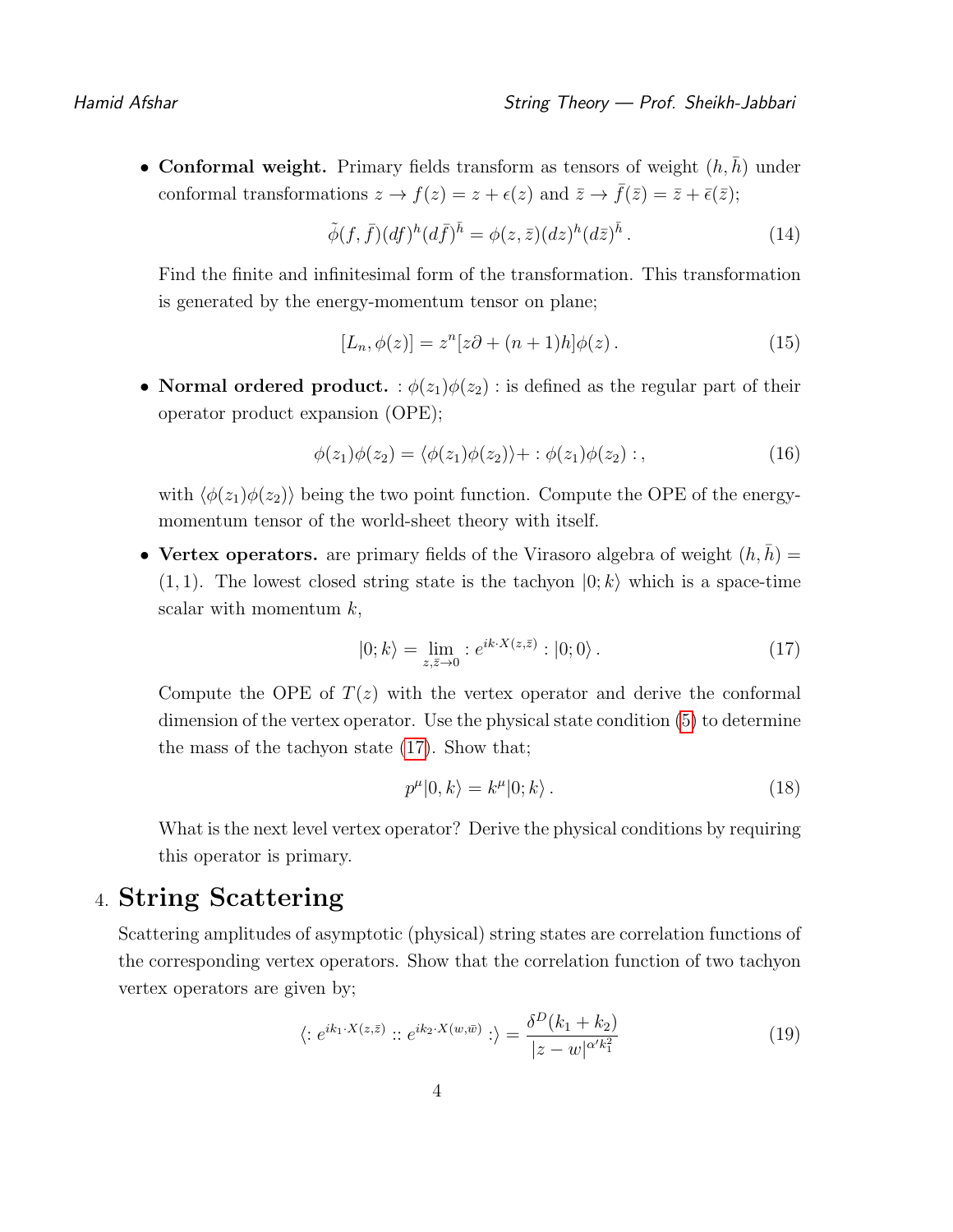The vertex operators  $\mathcal{O}^{(k)}(z,\bar{z})$  such as [\(17\)](#page-3-0) creates a string state at the worldsheet location  $(z, \bar{z})$ . The worldsheet location is unphysical, hence we should integrate over all potential insertion points,

$$
V^{(k)} = g_s \int d^2 z \, \mathcal{O}^{(k)}(z,\bar{z}) \tag{20}
$$

Obviousely, only operators of weight  $(1, 1)$  can be integrated over and otherwise the integral must be zero or ill-defined.

Veneziano Amplitude; Consider the n-point amplitude,

$$
A_n \sim \frac{1}{g_s^2} \langle V_1 \cdots V_n \rangle \sim g_s^{n-2} \int d^{2n} z \langle \mathcal{O}_1 \cdots \mathcal{O}_n \rangle \tag{21}
$$

Show that the string amplitudes are  $SL(2,\mathbb{C})$  invariant. Consider tachyon vertex operators and perform Wick contractions and zero mode integration to obtain,

$$
\langle \mathcal{O}_1 \cdots \mathcal{O}_n \rangle \sim \delta^D(\sum_i k_i) \prod_{i < j} |z_i - z_j|^{\alpha' k_i \cdot k_j} \tag{22}
$$

Map the three points to  $z = 0, \infty, 1$  by using conformal transformation and perform the following integral for  $n = 4$ ;

$$
A_4 \sim g_s^2 \delta^D(\sum_i k_i) \int d^2 z |z - 1|^{\alpha' k_3 \cdot k_4} |z|^{\alpha' k_2 \cdot k_4} \tag{23}
$$

### 5. Strings in Curved Spacetime

We generalize the Polyakov action to an interacting theory describing string propagation in a curved background with metric  $G_{\mu\nu}(X)$ ,

<span id="page-4-0"></span>
$$
S_p = -\frac{1}{4\pi\alpha'} \int d^2\sigma \sqrt{-\gamma} \gamma^{\alpha\beta} \partial_\alpha X^\mu \partial_\beta X^\nu G_{\mu\nu}(X) \tag{24}
$$

Consider the action [\(24\)](#page-4-0) and expand the action around the classical solution  $X^{\mu} = x^{\mu} +$ √  $\overline{\alpha'}Y^{\mu}$  and find the one-loop beta function associated to variation of the background metric;

$$
G_{\mu\nu}(X) = G_{\mu\nu}(x) + \delta G_{\mu\nu}(x, Y). \tag{25}
$$

You can do this in three steps;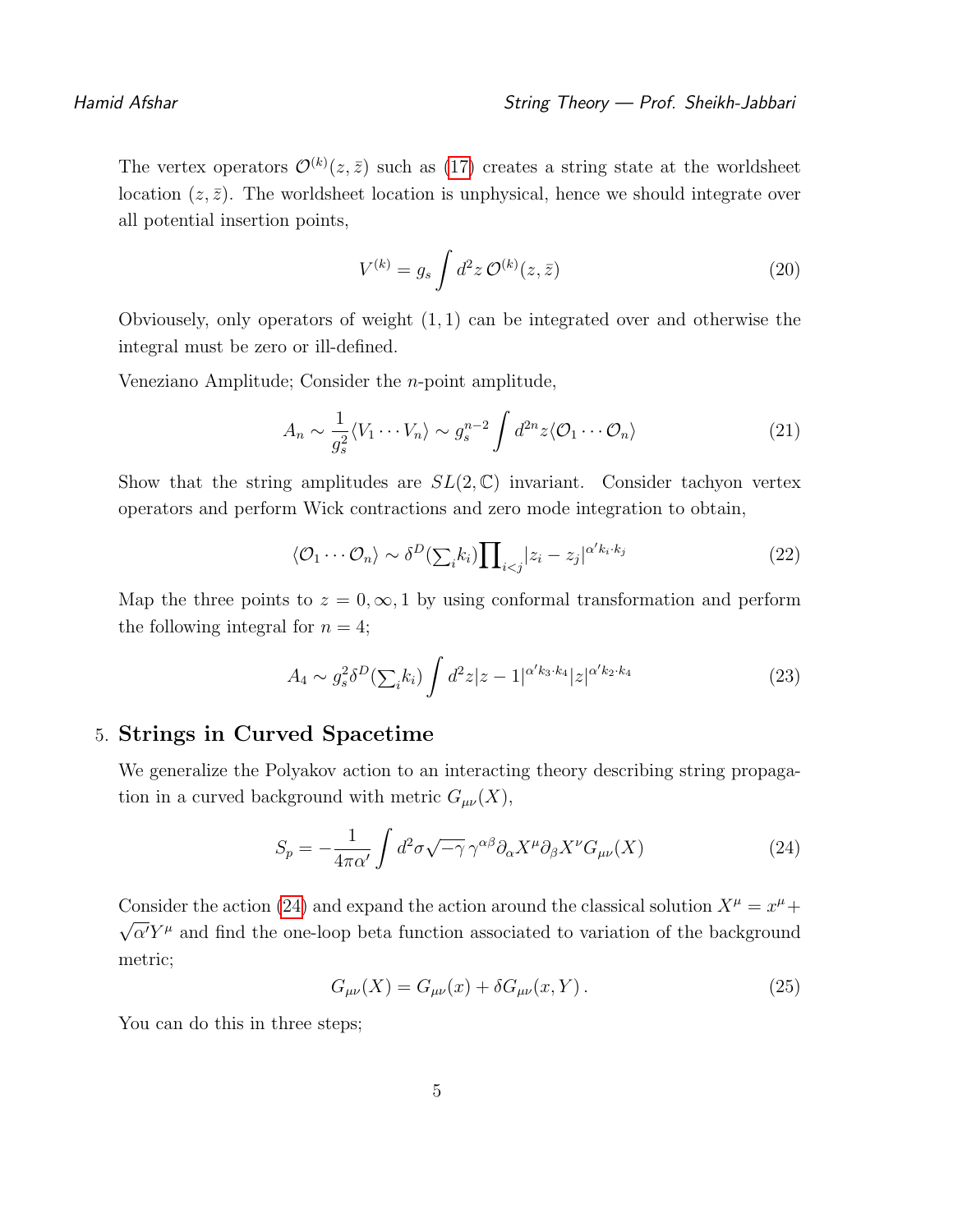(a) Find the second order action  $S[X] = S[x] + S^{(2)}[x, Y]$ . To quadratic order in Y we then find only two terms,

$$
S^{(2)} = -\frac{1}{2\pi} \int d^2\sigma \,\eta^{\alpha\beta} \left( \partial_\alpha Y^\mu \partial_\beta Y^\nu g_{\mu\nu} + \frac{1}{3} R_{\mu\rho\nu\sigma} \partial_\alpha x^\mu \partial_\beta x^\nu Y^\rho Y^\sigma \right) \tag{26}
$$

(b) Find the one-loop renormalized couplings,

$$
G_{\mu\nu}(x,\mu) = G_{\mu\nu}(x) + \alpha' \xi R_{\mu\nu}(x) \tag{27}
$$

where  $\xi$  is the energy scale.

(c) Find the anomaly in the trace of the renormalised stress-energy tensor,

$$
\eta_{\alpha\beta}T^{\alpha\beta} = -\frac{1}{2\alpha'}\beta_{\mu\nu}\partial_{\alpha}X^{\mu}\partial^{\alpha}X^{\nu} \quad \text{with} \quad \beta_{\mu\nu} = \frac{\partial}{\partial\xi}G_{\mu\nu}.
$$
 (28)

The only way to have correct degrees of freedom and make string theory consistent is to restore Weyl symmetry which amounts to set  $\beta_{\mu\nu} = 0$  which yields the Einstein equation. In other words, quantum strings can propagate only on Einstein backgrounds. Try to the above analysis to 2-loop order.

If we expand the background metric around flat space as  $G_{\mu\nu} = \eta_{\mu\nu} + h_{\mu\nu}$  with  $h_{\mu\nu} \sim$  $\epsilon_{\mu\nu}(k)e^{ik \cdot X}$ , propagation in curved spacetime corresponds to coupling the string fields to the graviton sector of closed string massless excitations. We are naturally lead to include also the antisymmetic (B-filed) and the scalar (Dilaton) massless excitations. Show that the following generalization of [\(24\)](#page-4-0) respects all target space symmetries,

$$
S = S_p + S_B + S_{\Phi}
$$
  
\n
$$
S = \frac{1}{4\pi\alpha'} \int d^2\sigma \sqrt{-\gamma} \left[ \left( \gamma^{\alpha\beta} G_{\mu\nu}(X) + i\epsilon^{\alpha\beta} B_{\mu\nu}(X) \right) \partial_\alpha X^\mu \partial_\beta X^\nu + \alpha' R^{(2)} \Phi(X) \right]
$$
\n
$$
(29)
$$

Show that the coupling of the dilaton breaks the two dimensional classical Weyl invariance while other terms preserve it. Fluctuation around classical solutions should preserve Diff×Weyl symmetry. It can be shown that at the one-loop level the energy momentum tensor is not traceless;

<span id="page-5-0"></span>
$$
-2\alpha'\langle T_a^a\rangle = \alpha'\beta^{\Phi}R^{(2)} + \beta^G_{\mu\nu}\gamma_{\alpha\beta}\partial^{\alpha}X\partial^{\beta}X + \beta^B_{\mu\nu}\epsilon^{\alpha\beta}\partial_{\alpha}X\partial_{\beta}X. \tag{30}
$$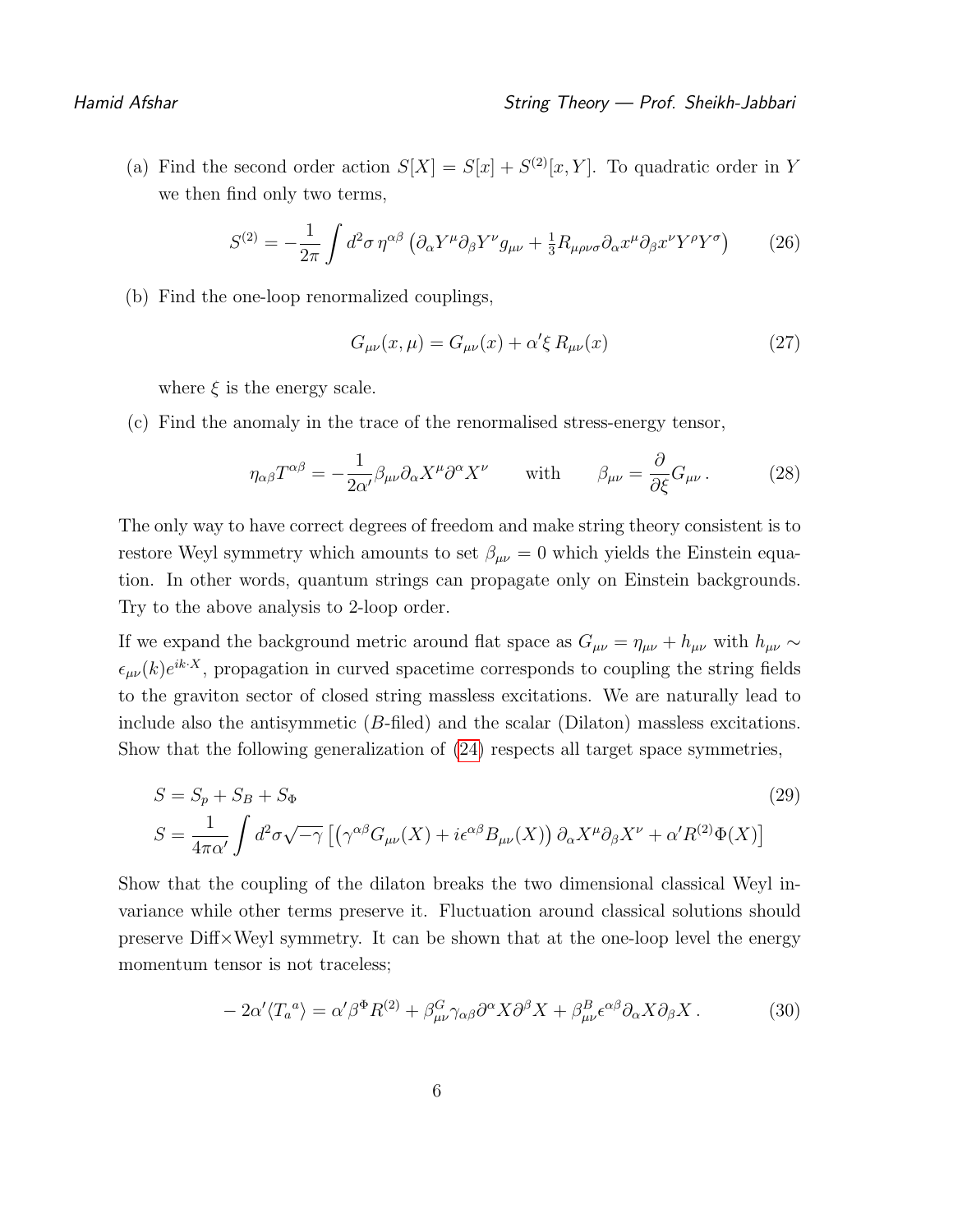The procedure for imposing Weyl invariance can be carried out by computing the  $\beta$ -functions and demanding them to vanish. These are the standard equations for a graviton, a two-form field and a scalar. They follow from action in spacetime,

<span id="page-6-1"></span>
$$
S \sim \int d^D x \sqrt{-G} e^{-2\Phi} \left( R - \frac{1}{12} H_{\mu\nu\rho} H^{\mu\nu\rho} + 4 \partial_\mu \Phi \partial^\mu \Phi - \frac{2(D - 26)}{3\alpha'} \right) + \mathcal{O}(\alpha') \tag{31}
$$

This action describes the low-energy physics of string theory from the spacetime background point of view. Derive the field equations. The trivial solution (flat background) of these equations are  $G_{\mu\nu} = \eta_{\mu\nu}$ ,  $B_{\mu\nu} = 0$  and  $\Phi = \Phi_0$ .

For the open string with  $a = 0, \dots, p$  the follwoing boundary term should be added to [\(29\)](#page-5-0),

$$
\oint_{\partial \Sigma} ds \left( \partial_s X^a A_a(X) + \frac{1}{2\pi} k(s) \Phi(X) \right) \tag{32}
$$

where a background gauge field couples to the boundary of the world-sheet and the dilaton couples to the trace of the extrinsic curvature of the boundary;  $k = t^{\alpha} t^{\beta} \nabla_{\alpha} n_{\beta}$ with  $t^{\alpha}$  and  $n^{\alpha}$  are unit vectors tangent and normal to the boundary. Show that when dilaton is zero, the quantum Weyl anomaly is described by a beta function,

$$
\beta_a^A \sim \alpha^{\prime 2} \partial_a F^{ab} \,. \tag{33}
$$

Requiring that the classical coupling of A respects Weyl symmetry amounts to the Maxwell equation  $\partial_a F^{ab} = 0$ . The gauge field A has to leave on the Dp-brane to which the string ends are constrained. Including higher order corrections in  $\alpha'$  leads to the exact Born-Infeld action in a flat background,

$$
S \sim \int d^{p+1}x \sqrt{-\det(\eta_{ab} + 2\pi\alpha' F_{ab})}
$$
\n(34)

If we also add the effect of all the closed string fields to the Dp-brane action we have,

<span id="page-6-0"></span>
$$
S \sim \int d^{p+1}x \, e^{-\Phi} \sqrt{-\det(g_{ab} + 2\pi\alpha' F_{ab} + B_{ab})}
$$
 (35)

where  $g_{ab}$  and  $B_{ab}$  are the pull back of background metric  $G_{\mu\nu}$  and the two form field  $B_{\mu\nu}$  on the Dp-brane. Derive the field equations for the action [\(35\)](#page-6-0) and show that this action is invariant under,

$$
B_{ab} \to B_{ab} + \partial_{[a} \Lambda_{b]} \qquad \text{and} \qquad A_a \to A_a - \frac{1}{2\pi\alpha'} \Lambda_a \tag{36}
$$